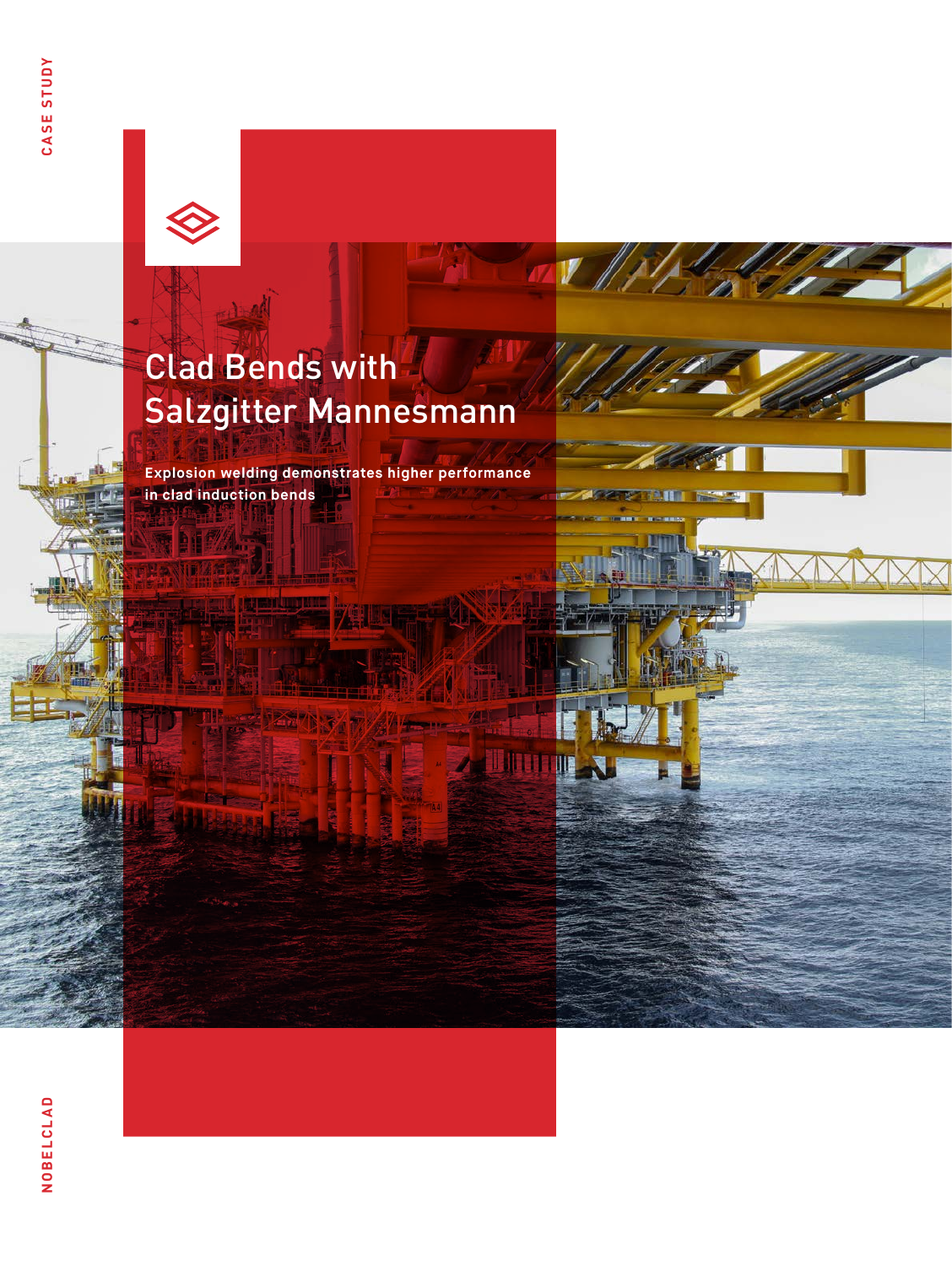### **EXECUTIVE SUMMARY**

NobelClad, in partnership with three pipe industry leaders, conducted a trial to determine whether explosion welding is a reliable and economical option for producing clad induction bends. The results not only prove that explosion welding is a better option, but also allows designers to gain insight into how mechanical and corrosion properties are influenced at every step of the production process before becoming a final product.

### **CHALLENGES**

The upstream oil and gas industry is frequently challenged when facing the demanding requirements of producing much of the world's oil reserves. The production and transportation of sour oil and gas may require clad metal in pipeline fabrication to resist the most severe conditions. Historically, designers have been limited in choosing between two options in the production of metallurgically bonded clad induction bends: roll bond and weld overlay.

Roll bond has issues with compatibility between the clad rolling schedule and the steel rolling schedule – producing suboptimum steel. Roll bond is also susceptible to disbond when formed aggressively. Weld overlay is vulnerable to inspection challenges and suffers from dilution of the corrosion resistant alloy.

To overcome these challenges, industry professionals looked to alternative technologies to produce clad plates that would not disbond, would maintain mechanical and corrosion properties, and would allow for easy inspection. Salzgitter Mannesmann Grobblech (SMGB), a world renowned and German based producer of steel and manufacturer of induction bends, understood the importance of demonstrating the capability of a proven alternative like explosion welding.

# "

**It is important for the industry to know about explosion welding. The explosion welding done by NobelClad has demonstrated the capability to maintain critical material properties through the processing steps of making clad line pipe and bends..."**

**– Marion Erdelen Peppler Salzgitter Mannesmann Forschung**

o<br>A

**NOBELCLAD.COM**

NOBELCLAD.COM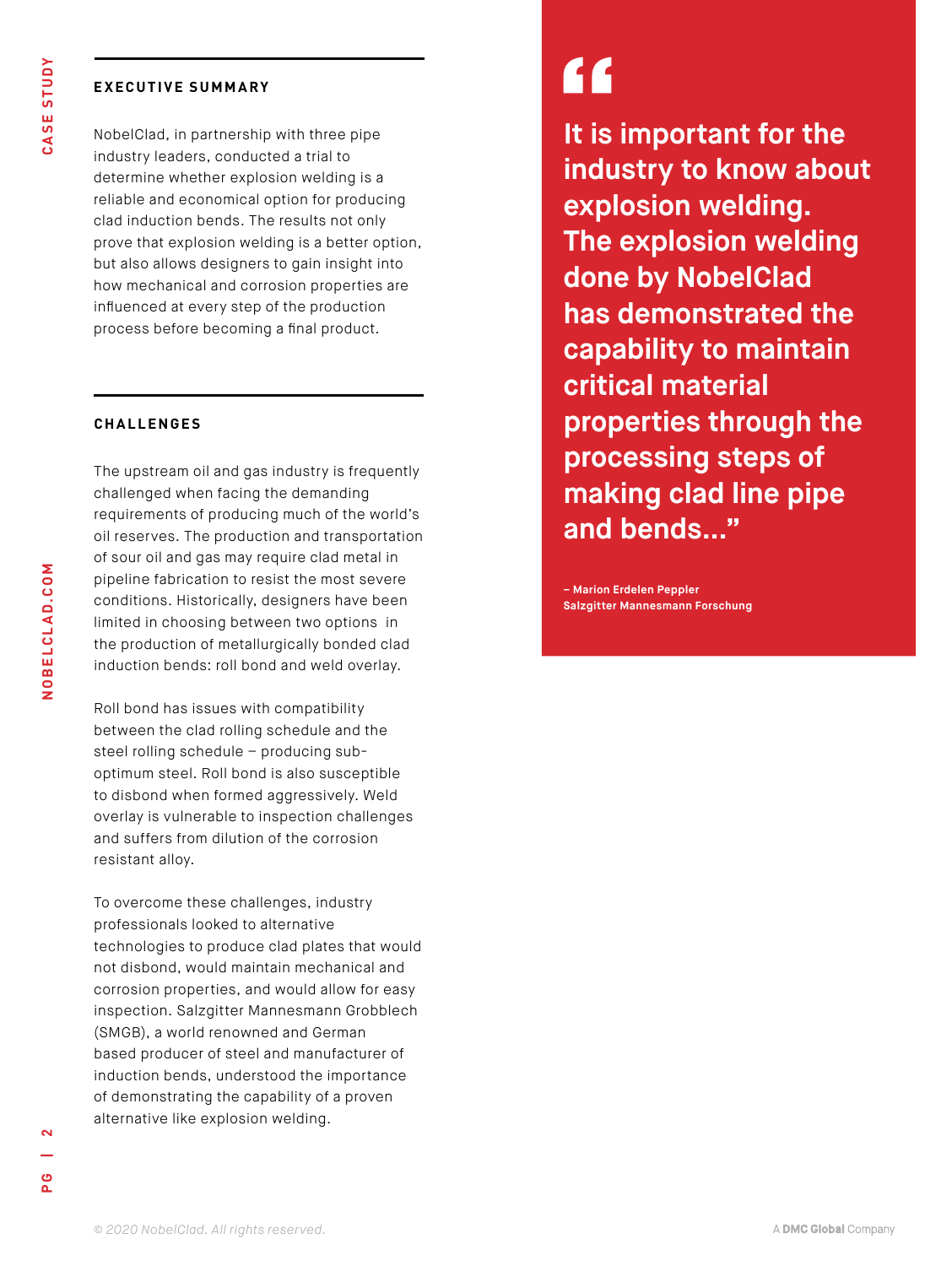

#### **SOLUTIONS**

A trial was conducted to demonstrate the validity of explosion welding as a better, viable option for clad induction bends. NobelClad and Salzgitter Mannesmann Grobblech collaborated on the trial with Eisenbau Krämer, a world class pipe manufacturer with extensive experience producing clad pipes for induction bending, and Salzgitter Mannesmann Forschung (SZMF), the premier testing facility for linepipe steels and materials.

The trial included inspection and testing at each step of the production process. SZMF created a testing regime that included analyzing bends with a tight radius to demonstrate explosion welding's resistance to disbonding. The test also included corrosion and mechanical evaluation to verify there was no degradation in the properties of the materials.

To ensure accuracy of the trial, the highly demanding environment for producing an induction bend was recreated in these tests.

> *Top: Disbond of roll bond clad after forming*